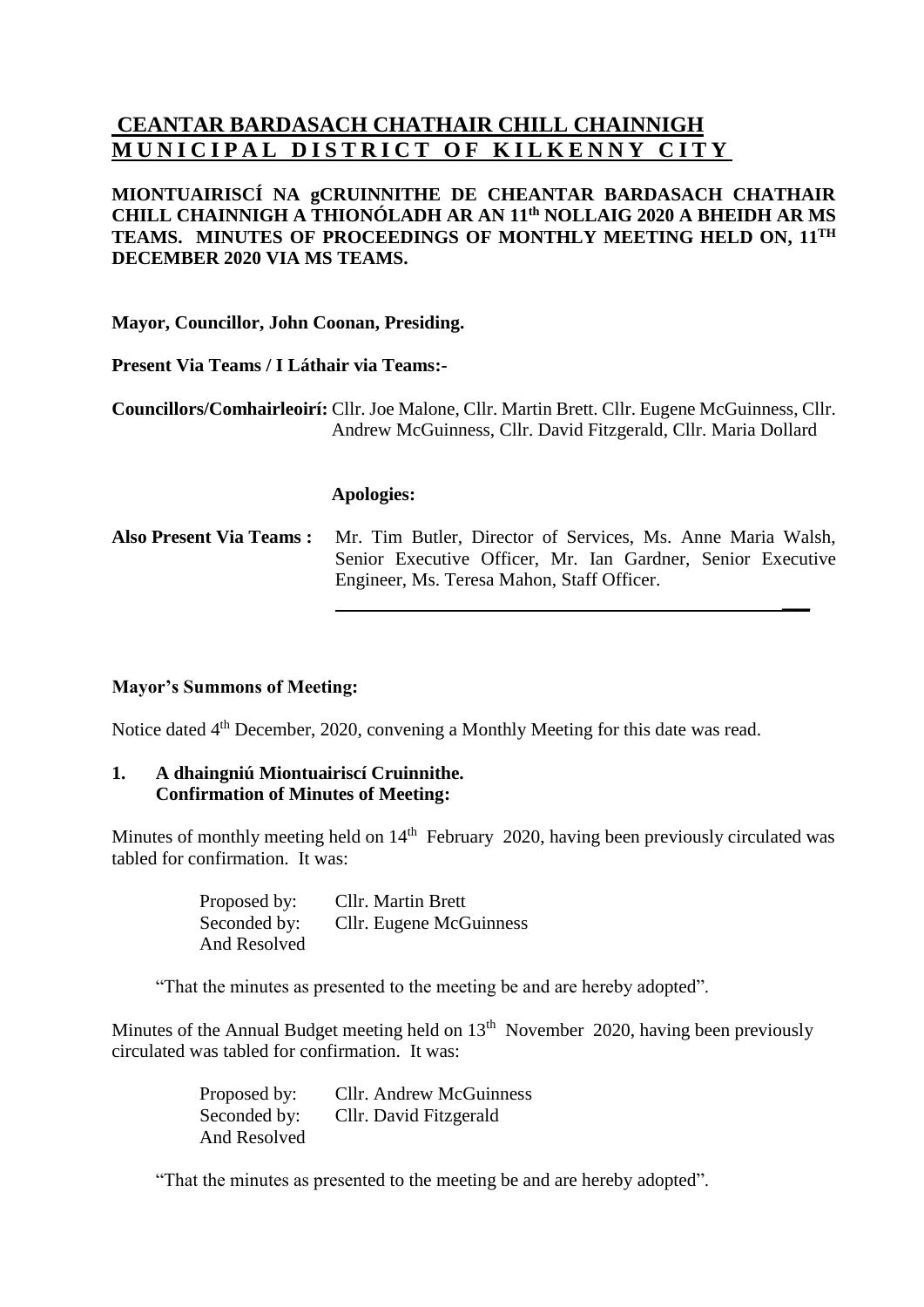Minutes of monthly meeting held on 13<sup>th</sup> November 2020, having been previously circulated was tabled for confirmation. It was:

> Proposed by: Cllr. Andrew McGuinness Seconded by: Cllr. Martin Brett And Resolved

"That the minutes as presented to the meeting be and are hereby adopted".

### **2. Cúrsaí thabhairt ar aghaidh ordú ón Méara Matters brought forward by direction of the Mayor.**

The Mayor:

- Thanked all involved in showcasing Kilkenny to Minister Burke on his recent visit to the City.
- Acknowledged the opening of a virtual experience Yulefest by Cathaoirleach Andrew **McGuinness**
- Mentioned the free carparking in the City and encouraged all to shop local this Christmas.
- Welcomed the Part 8 planning proposal for Kilkenny Biodiversity & Countryside Park Dunmore.
- Asked all to continue to be Covid compliant as the County reopens under Level 3

## **Votes of Sympathy**

The Members joined with the Mayor in offering a Vote of Sympathy to the families of the following recently deceased:

Liam Leydon, Purcellsinch, Kilkenny. Michael Slattery, Willow Close, Ardnore, Kilkenny.

## **3. Nuashonrú ar Thionscadail Bóithre**.

Update on Road Projects.

Mr. Ian Gardner, Senior Executive Engineer provided a report for Members detailing road work updates for December. The report included information on improvement works, pavement works, maintenance works, road markings, tree pruning and Christmas lighting. Contracts have been awarded for the Bateman Quay Crossing and Keatingstown Safety Improvement Scheme and Consultants have been appointed for the Maudlin Street Design. The car roads report is ongoing and he confirmed that he has received the Consultants Traffic Report on Upper Patrick Street. Members thanked Mr. Gardner and the staff of Kilkenny County Council for the all the beneficial works carried out this year. The Members raised queries in relation to:

- Traffic calming on Nuncio Road.
- Timeline for installation of lighting on laneways.
- Possibility of Council liaising with Gardai regarding horses crossing main road at the Hebron Road Roundabout.
- Poor state of footpaths in the Butts.
- Works needed on footpaths in the Butts, Dukes Meadows, Hebron Ind. Est, O'Loughlin Road, Assumption Place and St. Fiacre's Place.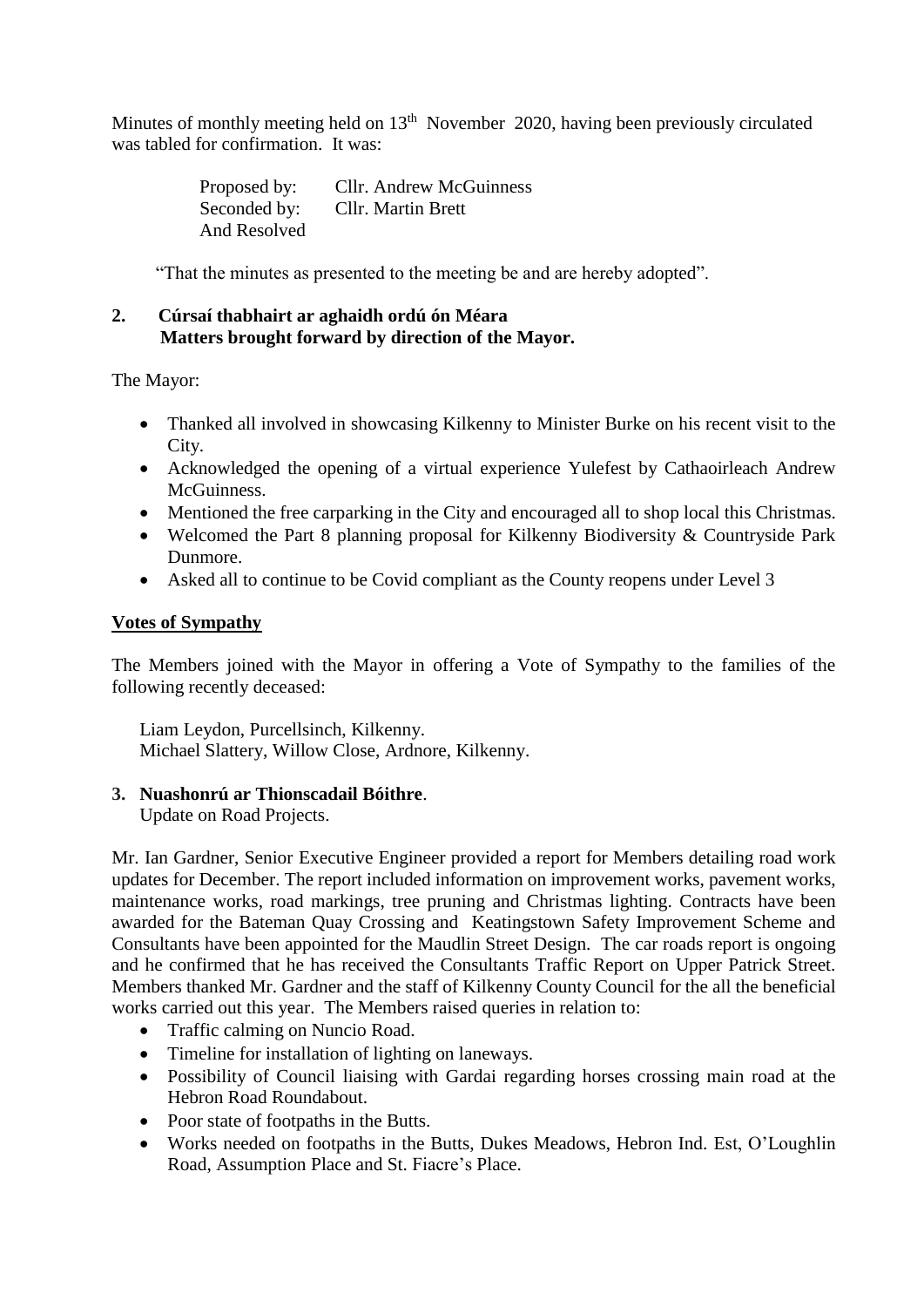- Speeding at the roundabout at Lord Edward Street
- Flooding at O'Loughlin Road.
- Problem with scaffolding erected by Irish Rail and subsequent dumping.
- Possibility of another speed ramp in Cashel Downs.
- Pruning of trees around the City.
- Lights on the Parade
- Firework display on New Year's Eve.
- Opening date for the Circular Road.
- Dumping at Scouts Den
- Cycle track from Dunmore to Castlecomer Road.
- Antisocial behaviour around Mulhall's shop in Newpark
- Naming of Estates
- Newsletter produced by Kilkenny County Council.

Mr. Gardner and Mr. Butler responded to Members. Mr. Gardner advised that works on Nuncio Road will not help with traffic calming but a recent traffic survey in the area confirmed that people were keeping within speeds limits. Provision of lighting for some of the car roads will commence in the New Year after ESB works are completed. Mr. Gardner confirmed that he would liaise with Gardai regarding horses crossing at the Hebron Road Roundabout. All works required on footpaths etc will be listed in the 2021 works programme and prioritised according to available budget He agreed to carry out a traffic survey at the Lord Edward Street Roundabout, investigate flooding at O'Loughlin Road and contact Irish Rail regarding the scaffolding and dumping. The lighting programme is due to go to tender in March 2021 but the lights on the Parade are remining and belong to the City. He advised Members that the Council does have the power to issue notices to landowners if overhanging trees are dangerous and he asked that the Members contact him if they are aware of any such hazardous around the City. He will contact the Environment Section regarding the dumping at the Scouts Den.

Mr. Butler advised that he had already responded to the request about a fireworks display in which he gave details on possible costs involved, safety issues and the need for engagement with the Gardai. The Council could look at providing a contribution but it would be a St. Canice's Cathedral event. The Dunmore Road is a National Road and therefore falls under TII control. Kilkenny County Council is preparing a Walking and Cycling Strategy for the City. Grant funding is available for Non-National Roads only.

Kilkenny County Council is the lead Authority for Region 2 of the National Public Lighting Upgrade and intends to retrofit the balance of the lighting stock through the National Upgrade Scheme. The proposal will go before the Members to look for planning permission in 2021 and then the tender process will begin.

The Circular Road is due to open before Christmas. Mr. Butler confirmed that there is a committee for the naming of structures such as bridges but Estate Naming is normally a housing/planning function. A meeting of the Naming Committee will be convened in the New Year. He agreed to contact Housing in relation to the antisocial behaviour around Mulhall's in Newpark. In relation to the Newsletter he thanked the Chief Executive Colette Byrne and Ms. Catherine Cooney for all the work on this. It may become an annual publication but on a much smaller scale.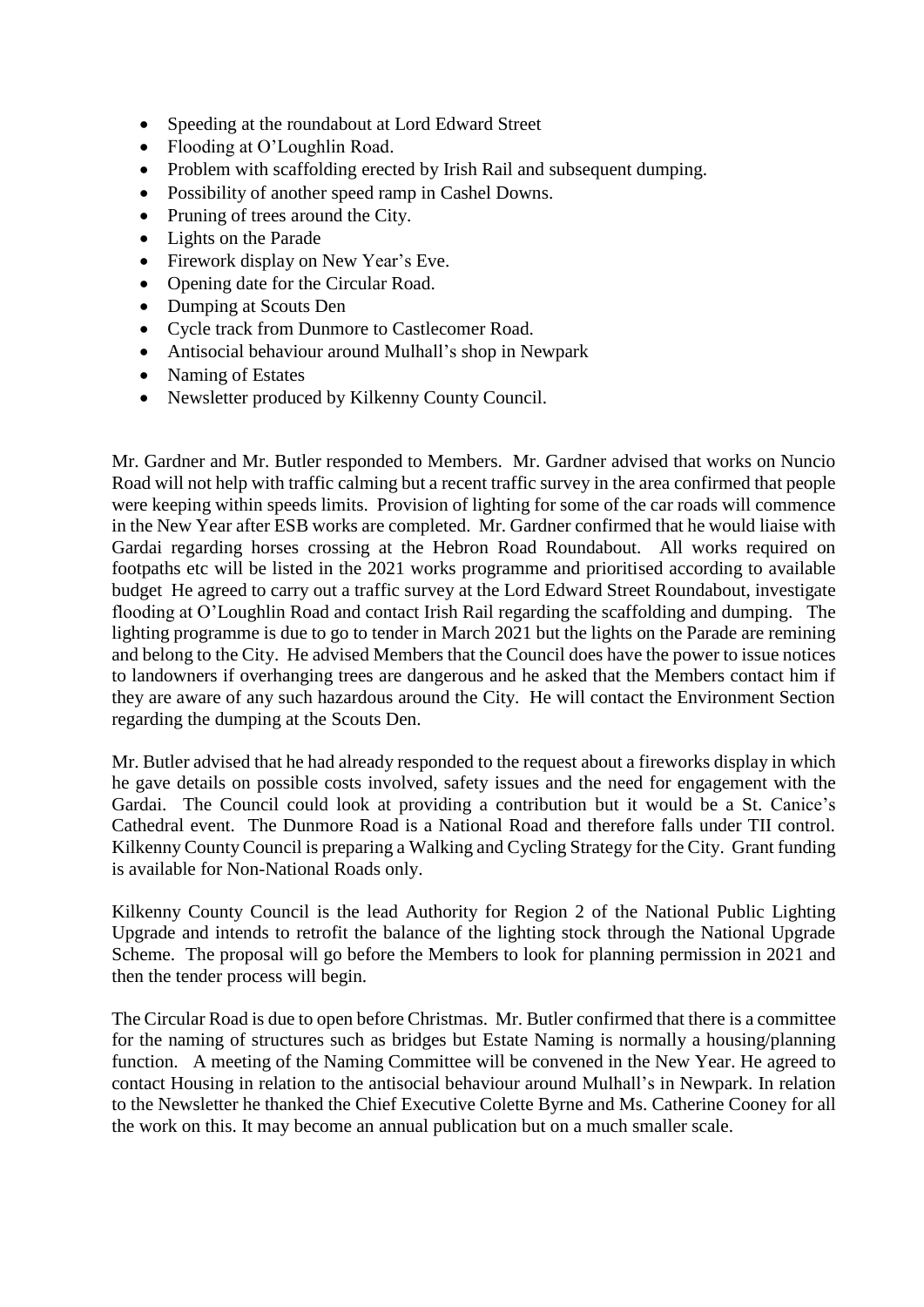### **4. Fógra Foriarratais in ainm an Comh. Eugene McGuinness data 25th November 2020 Notice of Motion in the name of Cllr Eugene McGuinness received 25th November 2020**

That Kilkenny City Municipal District would provide appropriate infrastructure for walkers and cyclists linking the Linear Park with the Canal Square and Canal Walk. With the Abbey Quarter under construction consideration should be given to making greater use of the river bank along Bateman Quay and John's Quay. I would furthermore suggest that a boardwalk be provided along the river on the John's Quay side to provide segregated pedestrian access from John's Bridge to the footpath at the Lady Desart Bridge. This boardwalk could also serve as a much-needed outdoor seating area, ideally situated as it is, in the shadow of Kilkenny Castle.

Cllr. Eugene McGuinness stated that the river bank is underutilised all around the City and the provision of more walking and cycling infrastructure along with further strategic seating areas would be of great benefit to all. Members were in agreement with Cllr. McGuinness but agreed that this motion should form part of an over all Area Plan for the River Nore.

It was: Proposed by: Cllr. Eugene McGuinness Seconded by: Cllr. Maria Dollard And agreed by all

" that an Area Plan be drawn up for the River Nore".

Mr. Gardner agreed that there was great merit in what the Members had proposed but the river holds many barriers to infrastructural modifications and there are conservation/environmental restrictions . At present the Abbey Quarter is being developed and this will utilise much of the surrounding river area. The Walking and Cycling Strategy for the City is also being drafted and this will incorporate river surroundings. With all these current and proposed work strategies it could be sometime before an overall Area Plan for the river is drawn up. Mr. Butler confirmed that at present the feasibility of a river hub is being investigated and if this proceeds it will feed into the over plan for the river.

### **5. Fógra Foriarratais in ainm an Comh. Eugene McGuinness data 25th November 2020 Notice of Motion in the name of Cllr Eugene McGuinness received 25th November 2020**

That Kilkenny City Municipal District would consider redesigning the junction on the Hebron Road at Kieran's Cemetery/ Hebron Park to alleviate serious traffic congestion and address the serious safety issues for traffic exiting from O'Loughlin Gaels GAA Club, Hebron Park and an ever-expanding Hebron Industrial Estate. The proposed building of a Hotel at this junction and continuing development along the Hebron road will further exacerbate an already serious traffic situation. Allowances will have to be made in any such redesign for the free flow of articulated trucks, which use this industrial estate on a daily basis.

Cllr Eugene McGuinness described how the increase in traffic congestion in the Hebron Road area is causing safety concerns. Further development in this area will also increase the dangers. Members agreed with Cllr. McGuinness but understood that there is an Urban Design Plan in place for the Hebron Road and welcomed an update.

It was: Proposed by: Cllr. Eugene McGuinness Seconded by: Cllr. Andrew McGuinness